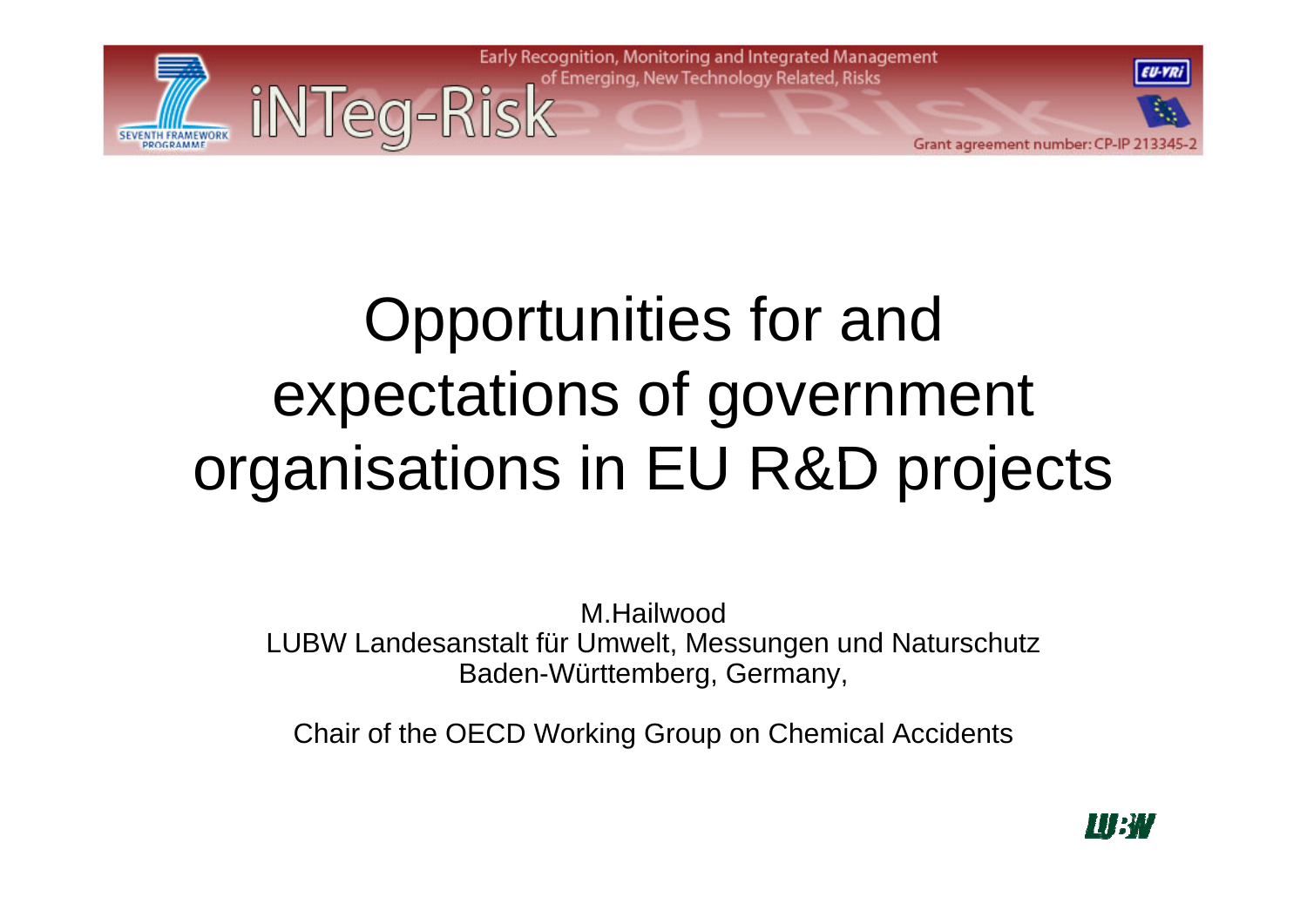

#### Large research projects have <sup>a</sup> reputation: a

- $\bullet$ **Costly**
- $\bullet$  Remote from the end consumer – Citizens of the EU
- $\bullet$  Results are difficult to communicate or are poorly communicated (transparency)

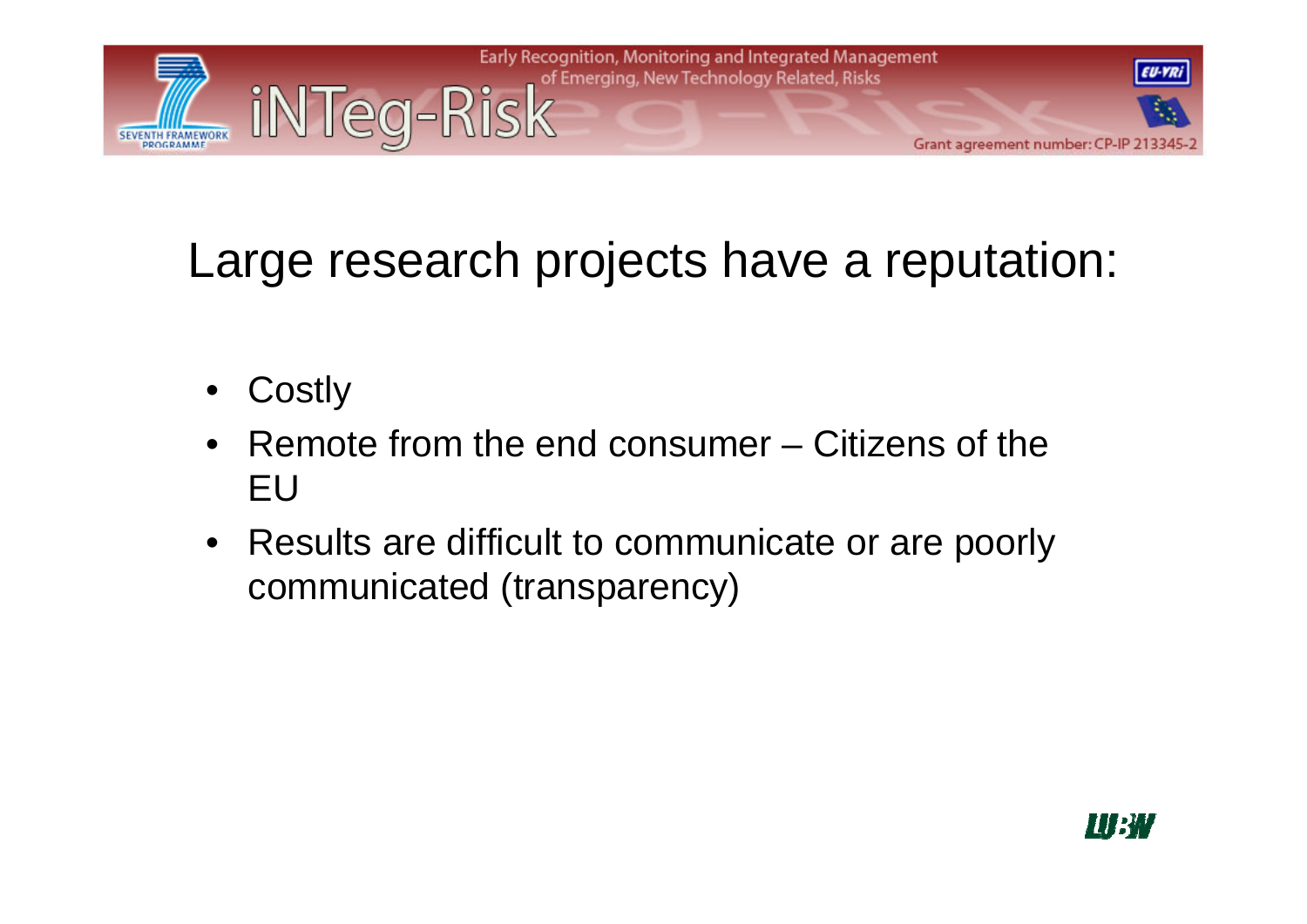

### (Potential) gain for government organisations (and others)

- Well managed and integrated projects will avoid duplicating research and will share results amongst partners: greater financial efficiency
- Providing (local / regional) government access to participation in integrated projects should allow access to:
	- $-$  Information on emerging risks
	- Solutions to manage these risks at an early stage
	- Coherent communication tools, which give the same message throughout the EU

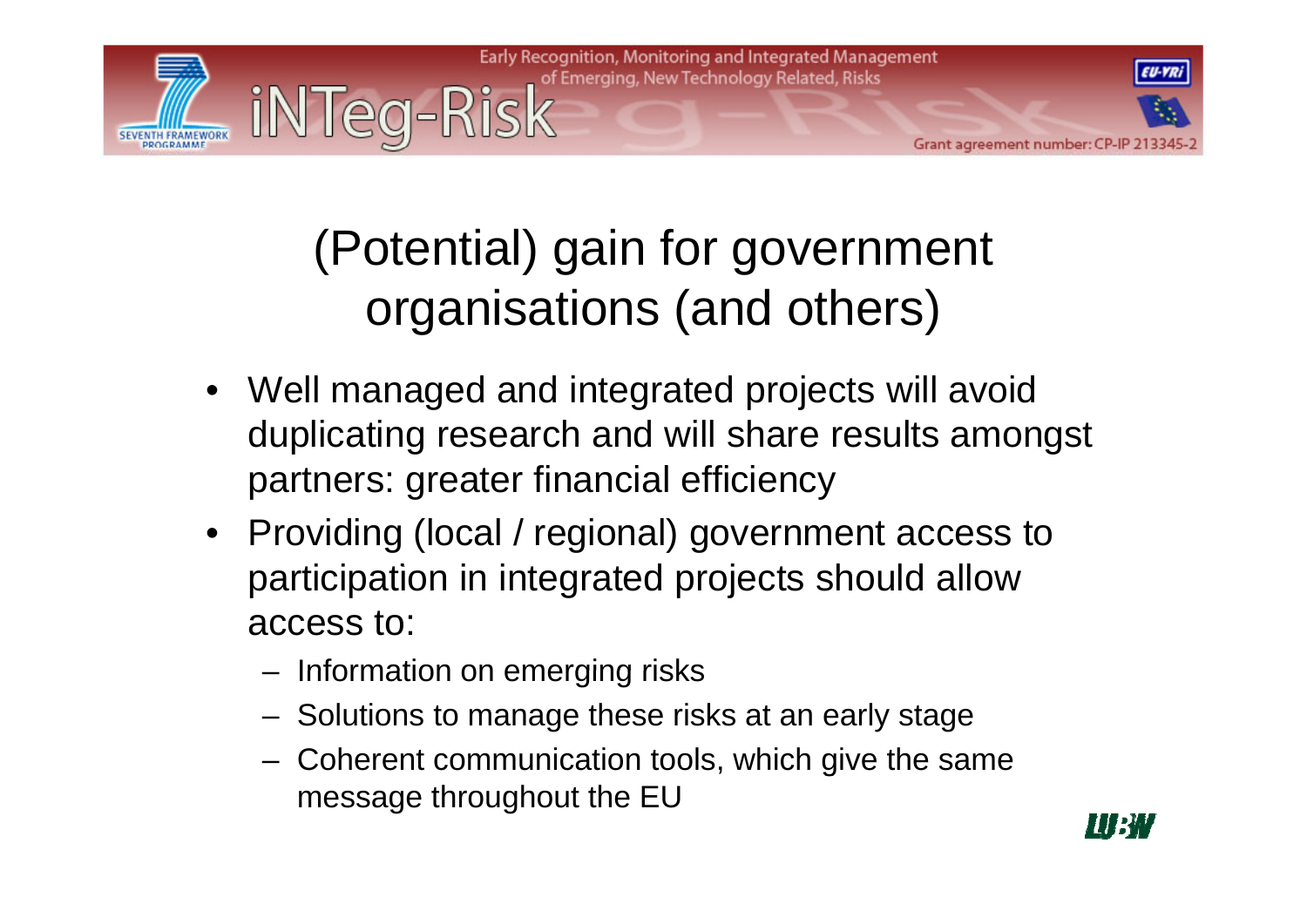

### (Potential) gain for government organisations (and others) – (2)

- $\bullet$  By being informed at an early stage, regulation and legislation can be adopted which addresses the concerns of all stakeholders (industry, administration, the citizens of the EU and the environment).
- $\bullet$  Providing access to local / regional government should allow a feedback into the project, so that concerns can be addressed and a communication dialogue can (as far as possible) be established, thus:
	- Increasing transparency
	- Increasing the chance of acceptance of the project and its results at consumer level

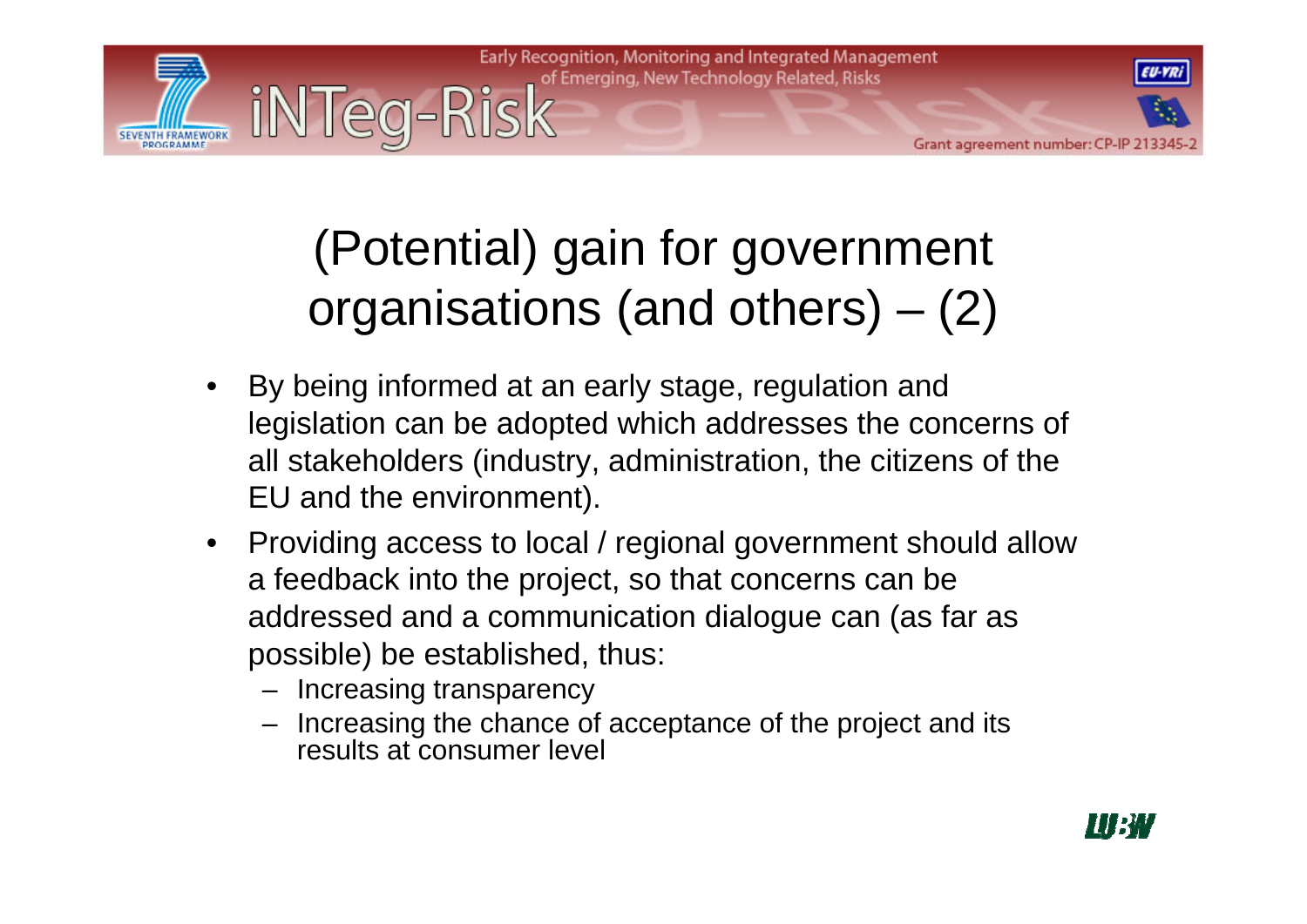

#### Expectations of Government organisations



- hazardous activities require a robust risk management process. p
- • Risk communication must accompany all steps of the
- • Risk assessment should be transparent and the with the data used should be plausible. p

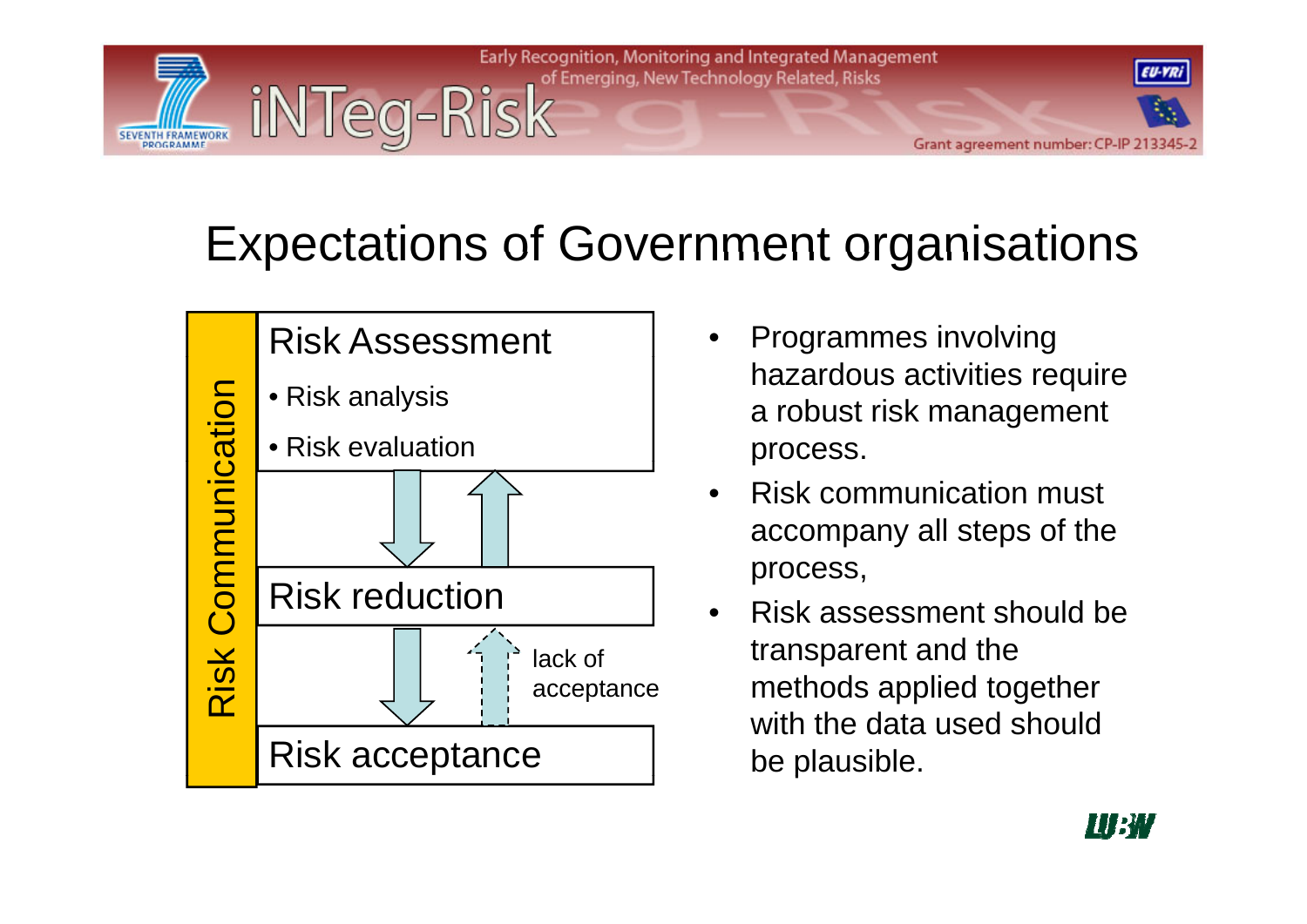

#### Expectations of Government organisations (2)

- To address the risk management of hazardous activities in a systematic manner it is necessary to:
	- Describe the intended / correct function or operation of the activity concerned together with the relevant limiting parameters. At this stage unknowns and assumptions should be identified.
	- $-$  Define the appropriate hazard identification and risk assessment methodologies, taking note of their individual limitations.
	- Identify the stakeholder groups who may be involved / affected by the hazardous activity.
	- Determine appropriate communication tools, routes and mechanisms to interact with the stakeholders.
	- Continuously monitor the effectiveness of the risk management process (PDCA / Continuous improvement)